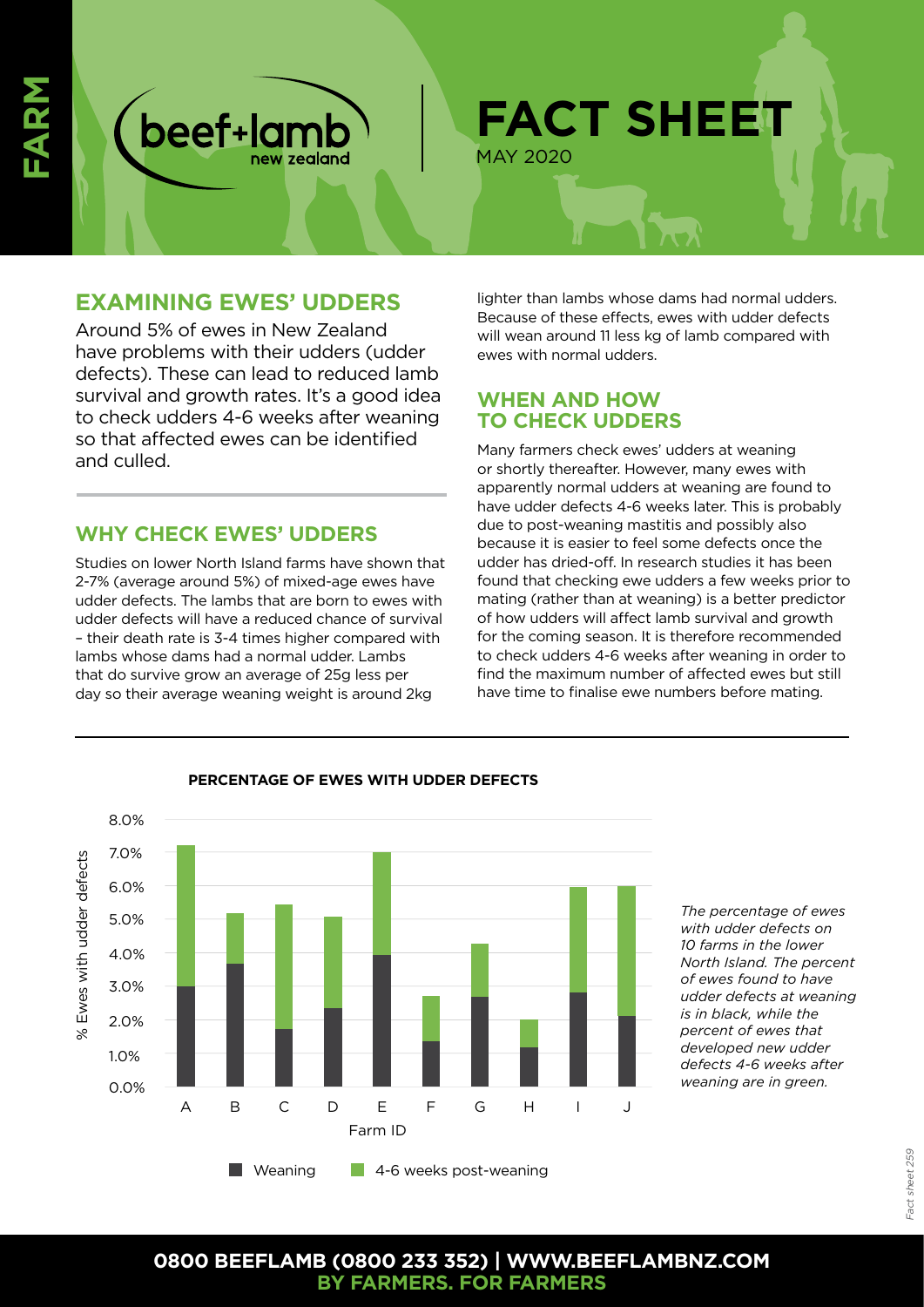

## **WHAT TO CHECK FOR AND WHAT TO DO**

### **GENERALISED HARDNESS OF THE UDDER / MASTITIS**

Generalised hardness of the udder would often be called mastitis. If the infection is recent the udder will be hot and swollen, but more commonly the infection has been there for some time and the udder half or halves will simply feel very hard all over. If the affected udder half is 'milked' by gently squeezing the teat, in recent infections the secretion might be watery, bloody or clotted. However if the udder has been infected for some time the secretion may be very thick and discoloured or there may be no secretion at all. Note that just after weaning the udder is often quite firm as it is full of milk, however an udder half with generalised hardness will be very firm/hard.

Ewes with generalised hardness / mastitis in one or both udder halves should be culled.

**Checking udders:** To check udders effectively they must be palpated (felt). Just looking at the udder, during crutching or shearing for example, isn't effective. It is easiest to palpate udders while the ewes are standing in the race by feeling and gently squeezing both halves of the udder. If it is being done 4-6 weeks after weaning, if possible also roll the teats between your fingers.



The udder half on the right is clearly larger than the other side and has generalised hardness / mastitis.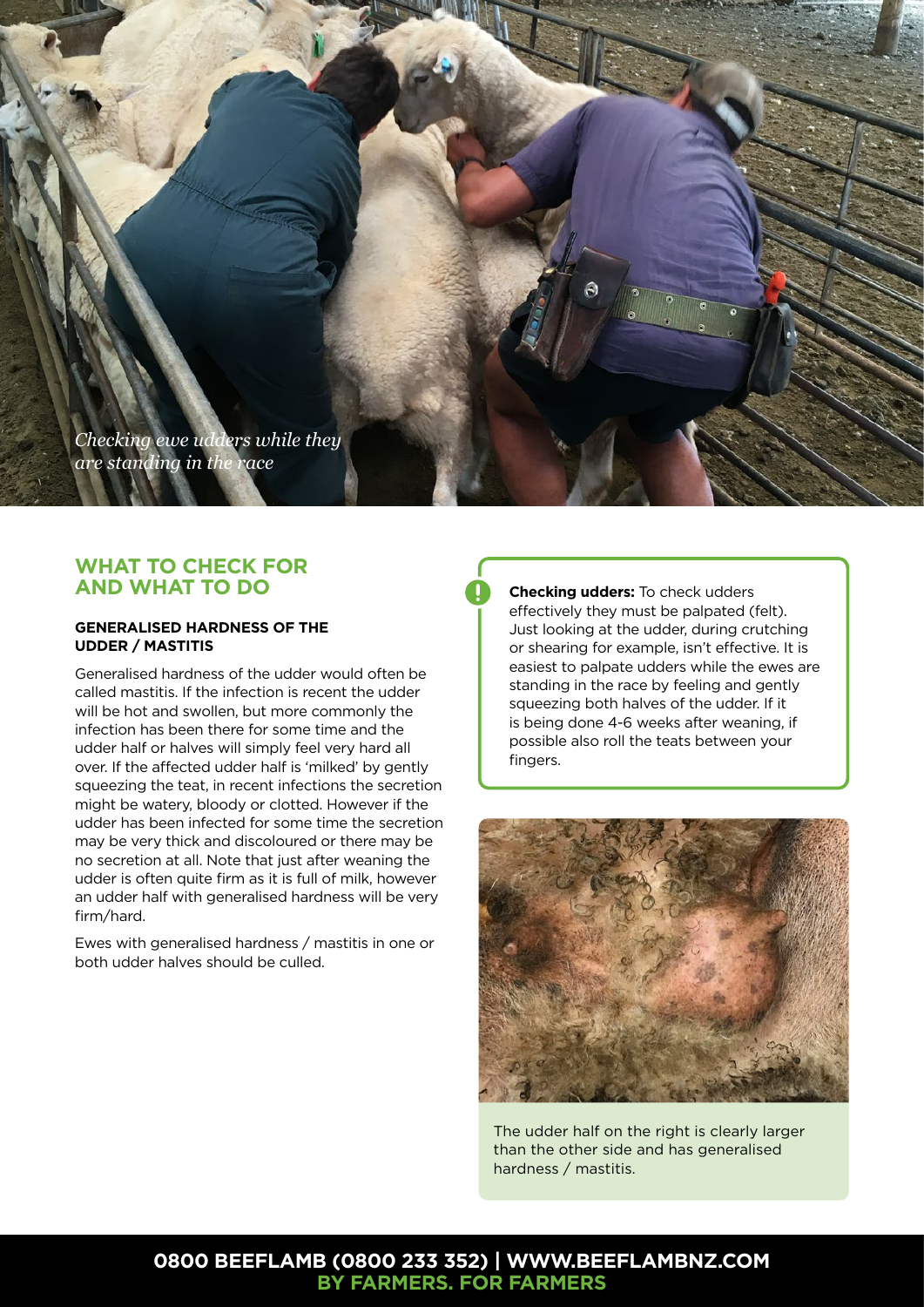

This udder looks normal but when it is palpated the udder half on the right feels very firm (has mastitis) while the other side feels normal.

Some farmers wish to treat ewes with generalised hardness / mastitis in one or both halves of the udder. If the infection is in the early stages (swollen, hot) then treatment may be possible – contact your veterinarian for advice. Ewes with gangrenous mastitis ("blue-bag") are usually also sick and should be humanely euthanased or treated immediately – contact your veterinarian for advice.

Typically, generalised hardness / mastitis is not found until after weaning and is usually a longstanding infection. Treatment is unlikely to be satisfactory and these ewes are usually best culled.

#### **LUMPS**

Lumps within the udder tissue can range from one to many and from small to large. They are usually only found in one half of the udder but can sometimes be found in both sides. As a general rule, ewes with lumps within the udder tissue should be culled as their lambs are more likely to die or have slower growth rates. Sometimes farmers ask if it is appropriate to keep ewes that only have one or two very small lumps in one half of the udder. There is currently inadequate data to know whether the number and size of lumps is important so the safest option is to cull. If you are short of ewes then keeping those with only one or two very small lumps might be alright provided the lumps are not near the teats.



This udder has two large lumps within the udder tissue.

It is normal for some ewes to have lumps just in front of, or just behind, the udder. These are attached to the udder but are not within the udder tissue. At weaning about 3% of ewes normally have these lumps and by 4-6 weeks after weaning on average about 1.5% of ewes have them – as they are normal these ewes do not need to be culled.



This ewe has a lump just in front of the udder which is attached to, but not within, the udder tissue. This is normal and this ewe does not need to be culled.